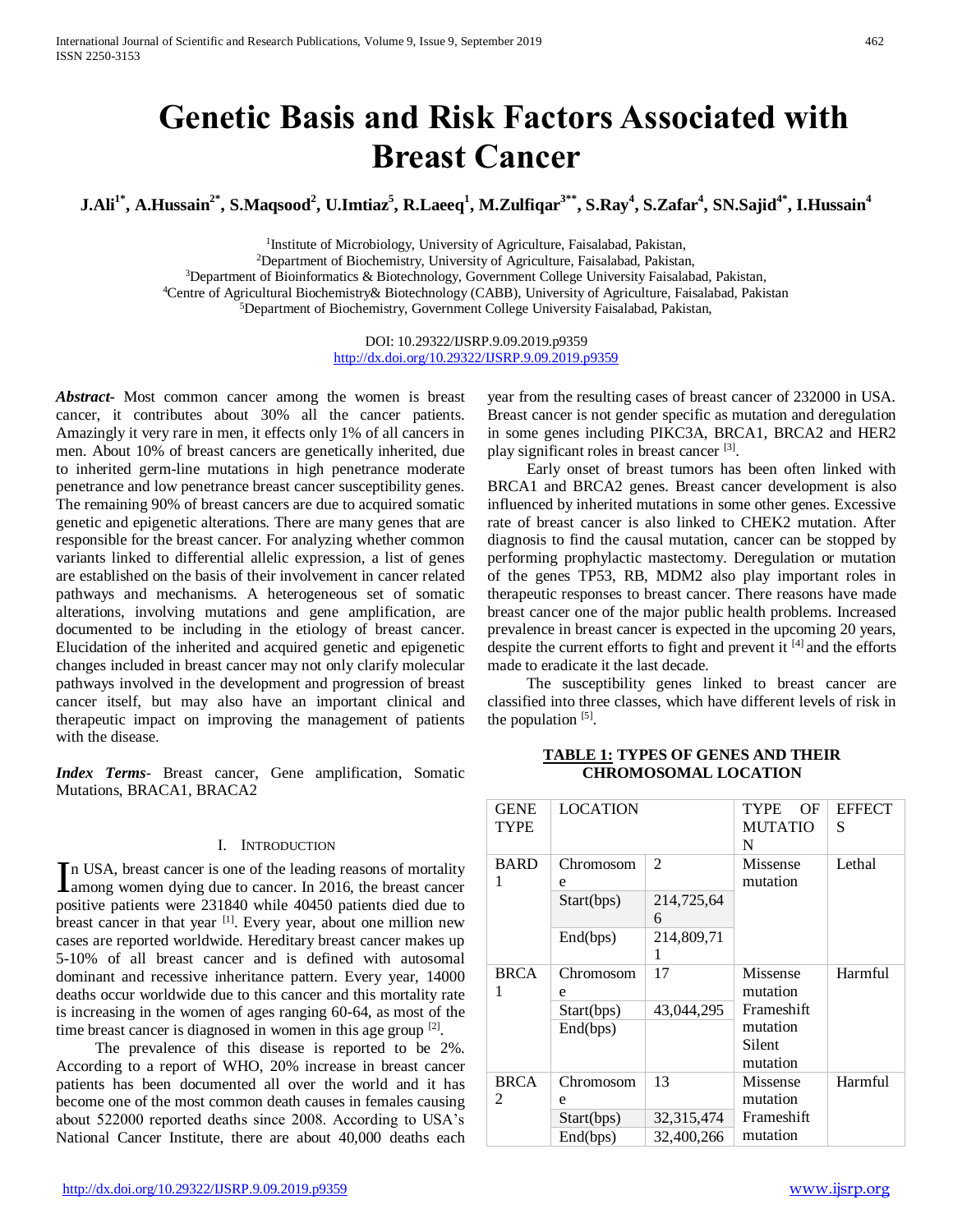|                          |            |            | Silent<br>mutation |         |
|--------------------------|------------|------------|--------------------|---------|
| <b>PALB</b>              | Chromosom  | 16         | Frameshift         | Harmful |
| $\overline{\mathcal{L}}$ | e          |            | mutation           |         |
|                          | Start(bps) | 23,603,160 | Non.<br>sense      |         |
|                          | End(bps)   | 23,641,310 | mutation           |         |
| <b>TP53</b>              | Chromosom  | 17         | Point              | Lethal  |
|                          | e          |            | mutation           |         |
|                          | Start(bps) | 7,661,779  |                    |         |
|                          | End(bps)   | 7,687,550  |                    |         |
| <b>GATA</b>              | Chromosom  | 10         | Frameshift         | Lethal  |
| 3                        | e          |            | mutation           |         |
|                          | Start(bps) | 8,045,378  |                    |         |
|                          | End(bps)   | 8,075,203  |                    |         |

## II. INHERITED SUSCEPTIBILITY TO BREAST CANCER

 About 5%of breast cancer cases are caused by germline mutations in high penetrate genes within families out of which 10-15% cases are due to the germline mutations in BRCA1 and BRCA2 genes only. The few other genes in which mutations contribute to the development of breast cancer are PTEN, CDH1, TP53 and STK11 but compared to BRCA1/2, TP53 mutations are fewer. For the identification of the high penetrance genes BRCA1/2 of breast cancer susceptibility, successful implementation of linkage study followed by positional cloning has been done as they are considered the major genes related to breast cancer although other genes are also found to be significant. Like NF1, which is also a high penetrant gene that causes Neuroectodermal disorder, which is characterized by autosomal dominant inheritance pattern [6].

## • *Role of BRCA1 and BRCA2*

 BRCA1/2 play very significant role in tumor development because they respond to DNA damage and have a functional role in homologous recombination. BRCA1 is a large sequenced gene on the  $17<sup>th</sup>$  chromosome containing 24 exons out of which 22 are codons for proteins while 2 are non-coding. BRCA2 is larger than BRCA1 as it has 70,000 bases and it contains 27 exons. Frameshift or nonsense mutations causes premature cutting or truncations of the BRCA1/2 which is the predominant genomic anomaly underlying susceptibility. The BRCA1 gene has a large number of Alu repeating units which causes structural variations in BRCA1 as compared to BRCA2 gene. The mapping of BRCA1 gene showed that genetic variations in BRCA1 on chromosome 17q21 leads to development of inherited breast cancer. The mutated areas of BRCA1/2 genes and the danger from these modified genes recommend that in the most astonishing hazard type, the BRCA1 variation carriers may have 81% or more possibility of causing breast cancer and a 63% or more risk of ovarian disease by the age of 80. While BRCA2 mutation carriers at the most serious hazard might have an 83% possibility of breast cancer by the age of 80 [7].

## • *BRCA1 and BRCA2 mutation in women*

 By the age of 70, germline mutations in BRCA1/2 in women poses a higher risk of developing breast cancer. initial examinations of some case families showed that chances of breast cancer in females due to mutations in BRCA1 and BRCA2 are  $85\%$  and  $84\%$  respectively  $[6]$ , while in males the mutations are more common in BRCA2; 60-70% of all breast cancer in males in high risk families is due to germline mutation in BRCA2 while mutation frequency in BRCA1 is from 10 to 16% [8] .

## • *Role of TP53 in Breast Cancer*

 Tp53 mutations are less than BRCA1/2. However, in cases with a strong family history, if testing for BRCA1/2 mutation identification does not reveal anything, is not determining or negative, TP53 testing is recommended. TP53 gene encodes for the tumor suppressor protein, p.TP53. Mutations in TP53 increases the risk of breast cancer in patients. Genomic alterations in TP53 also cause a multi-cancer predisposing syndrome called Li-Fraumeni syndrome(LFS). Studies about the predictive and prognostic role of TP53 alterations in breast cancer have given conflicting results. Two methods have been employed to evaluate TP53 alterations; DNA sequencing and IHC (Immune Histochemistry). Most mutations in Tp53 are point mutations that lead to the synthesis of a protein that is stable, non-degradable, malfunctional and accumulates in tumor cells, thus, become detectable by IHC. The correlation of TP53 accumulation detection by IHC and mutation in TP53 detection by sequencing is less than 75% in breast cancers. Patients that are at a young age seems to have a higher recurrence of mutations in TP53 in the tumor cells. TP53 plays significant role in many cellular activities that directly affect tumor suppression such as cell-cycle control and DNA repair as well as other activities like glycolysis and mitochondrial respiration<sup>[9]</sup>.

## • *Role of CDH1 in Breast Cancer*

 Germline mutations in CDH1 causes hereditary diffuse gastric cancer but there have been reports that germline mutations in CDH1 have also been assessed in patients of breast cancer. CDH1 is located on chromosome 16q22.1, a region often associated with loss of heterozygosity in breast cancer and encodes for a transmembrane glycoprotein, E-cadherin, important in maintaining hemophilic cell-to-cell adhesion in epithelial cells. In breast cancer, E-cadherin gene (CDH) loses heterozygosity, which is associated with the loss of function in this tumor suppressor gene and also co-relates with decreased disease free survival, poor prognosis, metastasis and loss of gene expression as a result of CpG island methylation in the promotor region of CDH1 gene. This leads to the loss of tissue integrity, which is essentially leads to development of tumor. Reduced expression of CDH1 leads to dysfunction of cell-to-cell adhesion, which has key importance in cancer invasion and metastasis [11].

## • *Role of STK11 in Breast Cancer*

 STK11 acts as an important regulator of cell proliferation and apoptosis by multiple signaling pathways. It is also a tumor suppressor gene. STK11 regulates mammalian target of rapamycin (mTOR) which is a major downstream pathway. The first mTOR substrat is the ribosomal protein S6 kinase 1 (S6K1) and it is the most studied effector of mTOR complex 1 (mTORC1). mTORC1 mediated phophorylation activates S6K1 whose activity improves toward S6 substrate. Signlas from this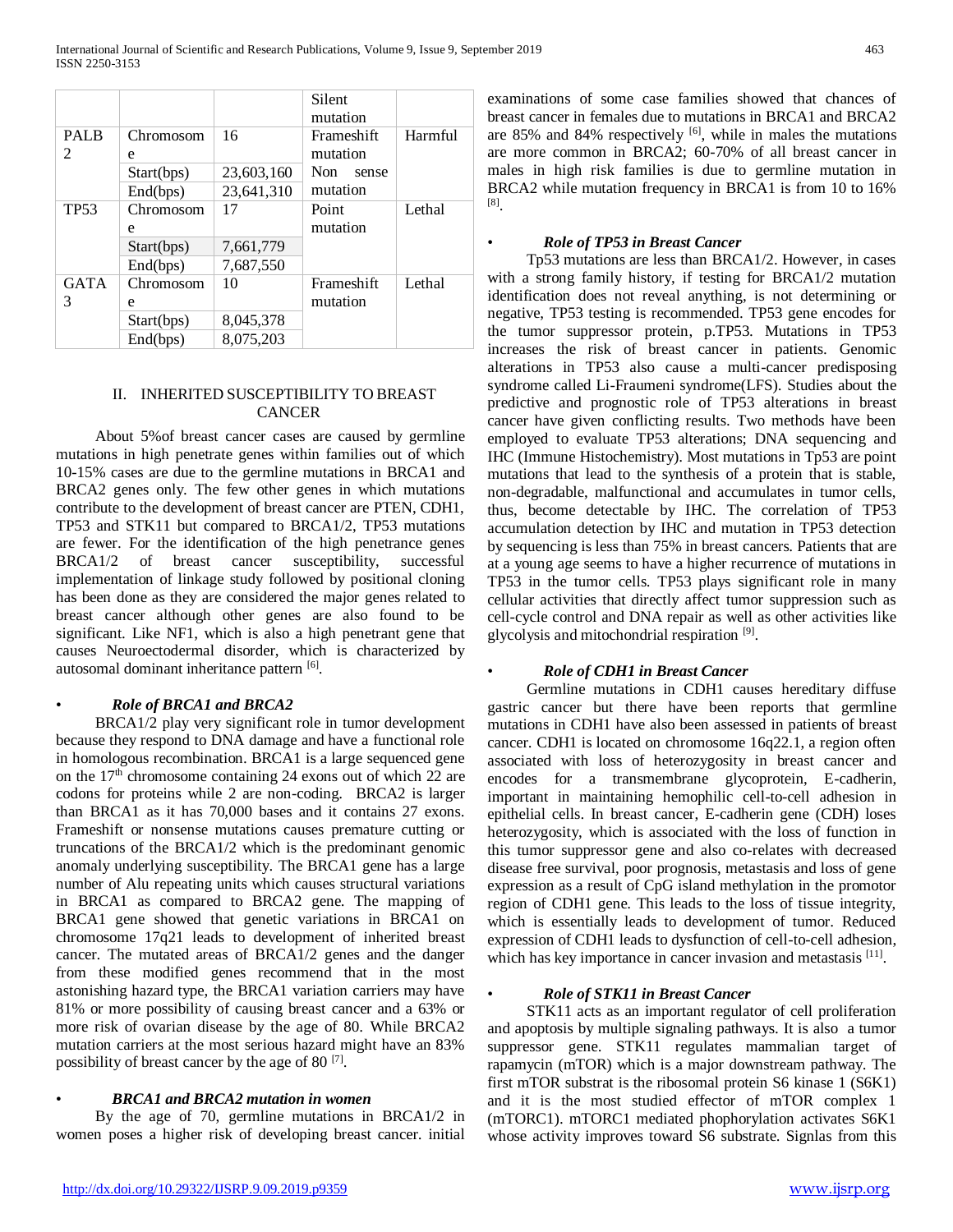activation of S6K1 are involoved in various cellular activities like protein translation, angiogenesis, cell growth and metabolism. Mutations in STK11 inactivates itd endogenous activity that negatively regulates mTORC1 signaling that ultimately results in phosphorylation and activation of downstream targets. This relieve inhibition on protein synthesis, promoting cell growth and tumorigenesis  $[13]$ .

## III. MODERATE PENETRATE GENES

 Overall, less than 10% of breast cancer are because of mutations in breast cancer susceptibility genes BRCA1/2. Mutations found in this class of genes pose lesser of a risk of breast cancer than BRCA1/2 mutations, and because of their rarity are not easily detectable in a population. Mutations in moderate penetrate genes pose less than 3% of a risk if familial breast cancer. Moderate penetrate genes include CHEK2, BRIPI, ATM, PALB2 and RAD50 but these genes confer far less than 5% risk of genetic breast cancer [14].

## • *Role of CHEK2*

 The first moderate risk allele of breast cancer identified was CHEK1100delC which was associated with a fivefold risk of breast cancer in familial cases and twofold risk in cases unselected for family history. Mutations in CHEK2 gene pose a tenfold risk of breast cancer in males with negative BRCA1/2 mutations and account for 9% of high-risk familial breast cancer cases in males. The contribution of CHEK2 mutation to breast cancer development varies by ethnic group and from country to country. A reduced recurrence in CHEK2 mutation in both males and females is observed in North to South orientation in Europe [15] .

Mutational screening of the whole CHEK2 gene sequence is done to identify CHEK2 1100delC mutation as a breast cancer associated allele although only a small number of very rare missense variants and truncating mutations have been reported in CHEK2 in breast cancer cases [16].

## • *Role of ATM*

 Epidemiological studies that reported an increased breast cancer risk in an ataxia telangiectasia patient's relatives first proposed ATM to be a breast cancer susceptibility gene. Ataxia telangiectasia is a recessive syndrome caused by mutation in ATM gene but the evidencing molecular data was provided 20 years later. However. There is no data concerning the role of ATM mutation in males at risk of breast cancer [17].

## • *Role of PALB2*

 PALB2 is a localizer and partner of the BRCA2 gene but it was initially identified as a BRCA2-interacting protein, which is crucial for BRCA2 genome caretaker function. Germline mutations that cause loss of function in PALB2 gives to predisposition to breast cancer. The truncating mutations in PALB2 causes a 2-3 fold increase in risk of breast cancer. Familial breast cancer with PALB2 mutations has been identified in many countries with frequencies from 0.6% to 2.7%. PALB2 mutations have been found in families with both male and female breast cancer cases suggesting that mutation in this gene may confer to the risk of breast cancer in males. To this day, five studies have given evidence of PALB2 mutations in breast cancer risk in males and it seems to have a role as moderate penetrate gene in breast cancer in males to a comparable extent than females. Reports show that PALB2 mutation carrier heterozygotes are 4 times more likely to have a male relative with breast cancer<sup>[18]</sup>.

## • *Role of BRIP1 in Breast Cancer*

 Deleterious mutations 1 are initially estimated to pose a twofold increased breast cancer risk and they account for 1% BRCA1/2 negative familial or early-onset breast cancer cases but recent studies showed that the contribution of BRIP1 to breast cancer risk is more limited than initially thought [19]. Only about eight BRIP1 truncating mutations in 11 negative BRCA1/2 mutation cases of breast cancer have been identified all over the world from three independent studies [20].

## • *Role of RAD51C in Breast Cancer*

 Recently, mutations in another gene called RAD51C are reported to be a breast cancer susceptibility allele. This gene is associated with Fanconi anemia and the its mutation accounts for 1.3% of all breast cancer cases in females from families with at least one breast cancer and ovarian cancer case <sup>[21]</sup>. There is no evidence of contribution of RAD51C mutation in male breast cancer predisposition  $[22]$ . The identification of susceptibility genes of breast cancer especially BRCA1/2 has changed the ways of managing breast cancer patients with a family history. Several models for assessing pre-test probability of BRCA1/2 germline mutation identification have been designed for testing in individuals with high risk of hereditary breast and ovarian cancer. Further study of the breast cancer susceptibility genes, particularly BRCA1/2 will allow the elucidation and pathogenesis of this disease [23].

## IV. CONCLUSION

 Although great advances has been made in determining the etiology of this disease, but more investigation and study is necessary. Animal models should be used for this purpose. Recently, more attention has been focused on the use of wholegenome linkage disequilibrium studies for mapping out common disease genes, which use single nucleotide polymorphisms for detection of associations between a marker or gene and a particular disease condition. These single nucleotide polymorphisms are an abundant form of genetic variants and are distinguished form the rare variants in the way that the least abundant variant should have a frequency of 1% or more (166). The use of single nucleotide polymorphism in combination with other studies including animal model and genetic epidemiologic methodology will help in genetic analysis of complex diseases like breast cancer and has the capacity to yield a vast array of knowledge. These studies are crucial to evaluate the importance of new genes involved in breast cancer etiology, so that scientists can develop better therapies and prevention methods.

#### **REFERENCES**

- [1] Antoniou AC, Casadei S, Heikkinen T, Barrowdale D, Pylkäs K, Roberts J. Breast-cancer risk in families with mutations in PALB2. New England Journal of Medicine.2014:371(6), 497-506.
- [2] Barlow JW, Mous M, WileyJC, Varley JM, Lozano G, Strong LC, Malkin D. Germ line BAX alterations are infrequent in Li-Fraumeni syndrome. Cancer Epidemiology and Prevention Biomarkers.2004:13(8), 1403-1406.